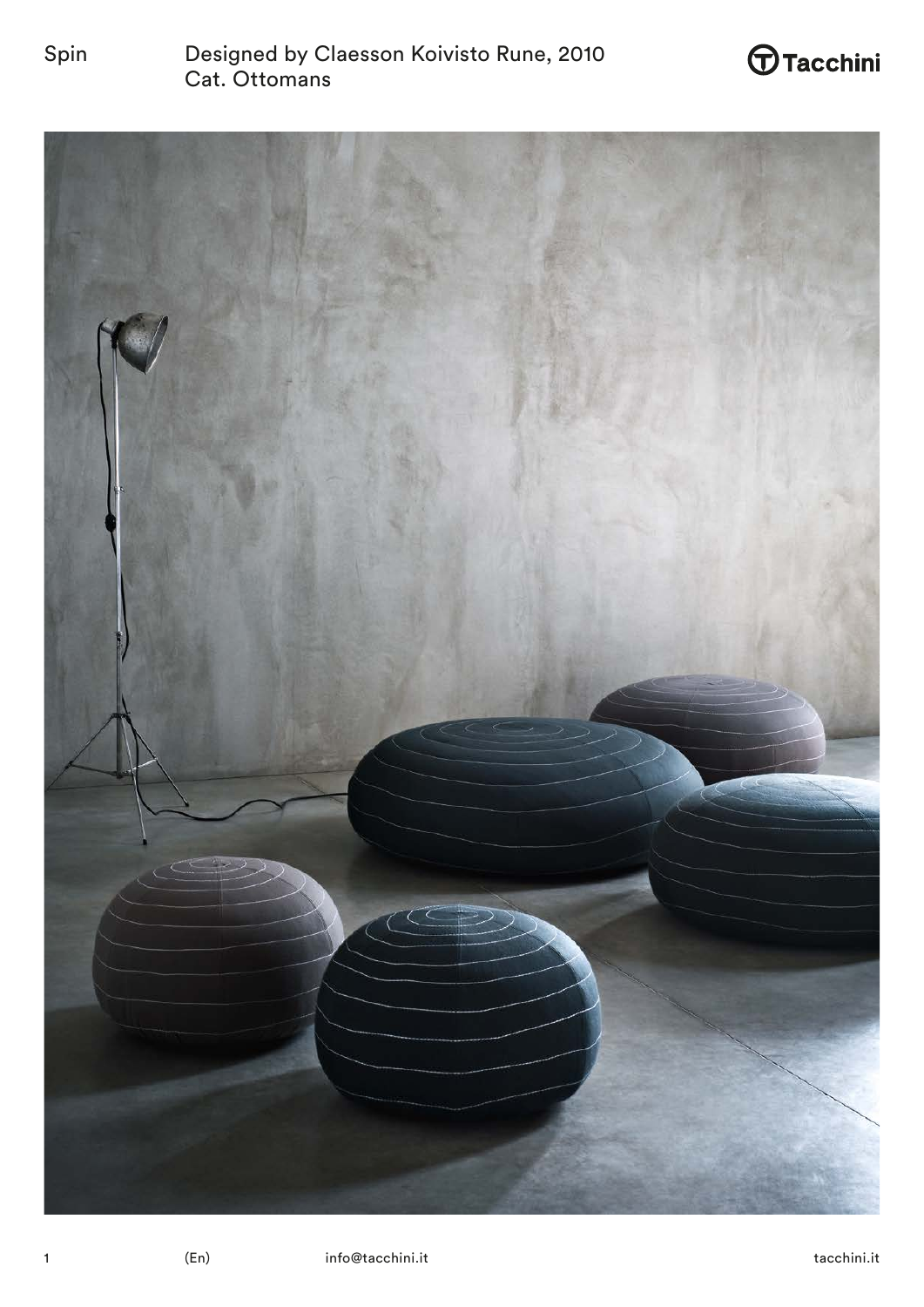# Spin Designed by Claesson Koivisto Rune, 2010 Cat. Ottomans





### Spin

Designer: Claesson Koivisto Rune Year: 2010

Spin is a family of ottomans which resumes a technique such as "random" stitching, already applied in the Doodle chairs by designers Claesson Koivisto Rune, that traces soft and playful whirls with an almost hypnotic effect. The stitches characterize the generous, rounded shapes of these soft furnishings, available in different sizes and colours.

Developed by Tacchini in Italy

Dimensions (cm)

Cod. OSPIN60

Cod. OSPIN90

Cod. OSPIN117





Ø 90 H 39 cm H seat 39 cm



Ø 119 H 39 cm H seat 39 cm

Non-removable covers

CAD Files: 3D (.dwg, .3ds) 2D (.dwg)

Download CAD files at tacchini.it/ en/downloads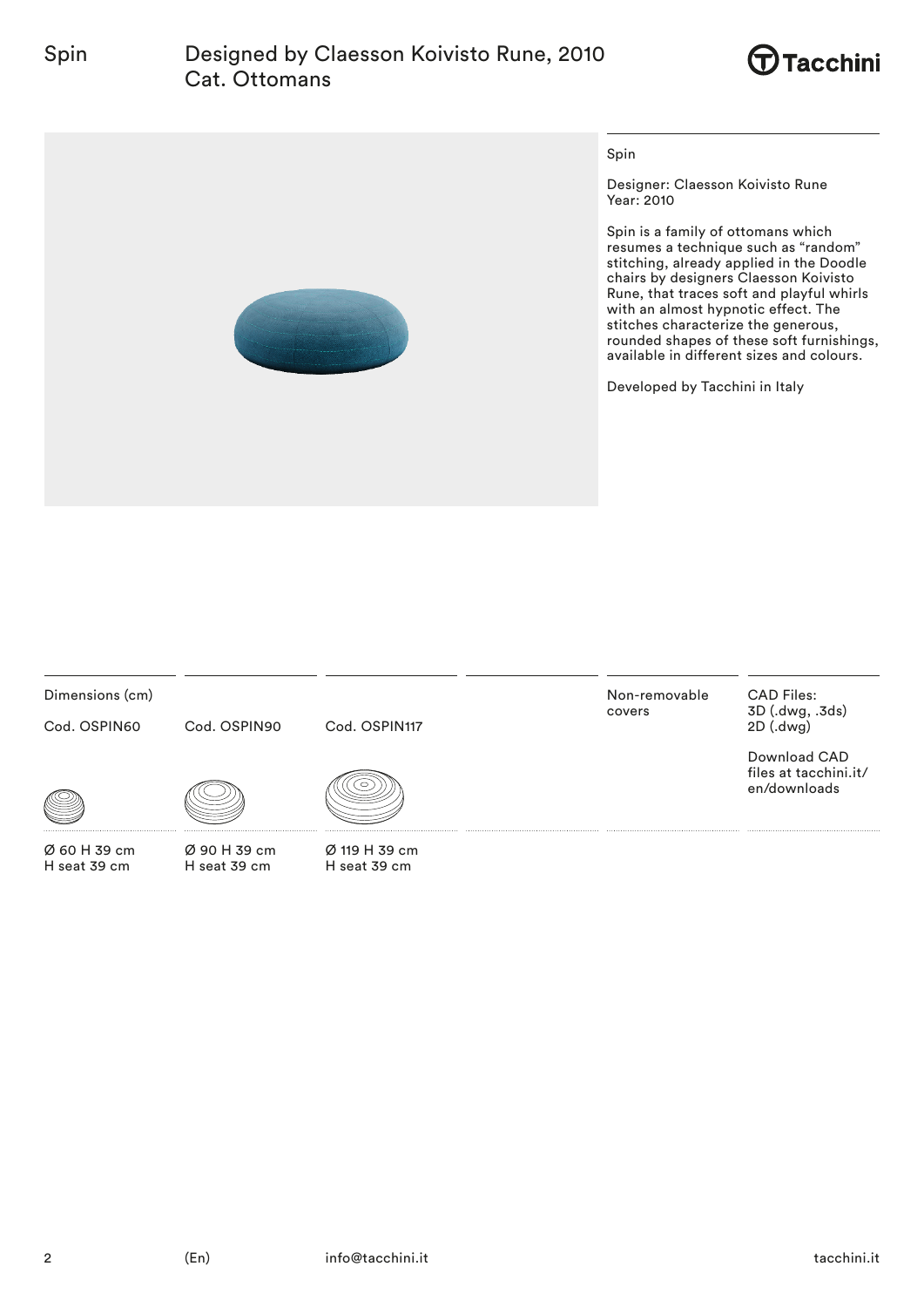

Materials description

Internal frame: birch plywood 15 mm + polystyrene 220 mm.

Padding: differentiated - density polyurethane foam.

Base: polypropylene glides col. black Ø 30 mm, H 13 mm.



## Suggested upholsteries

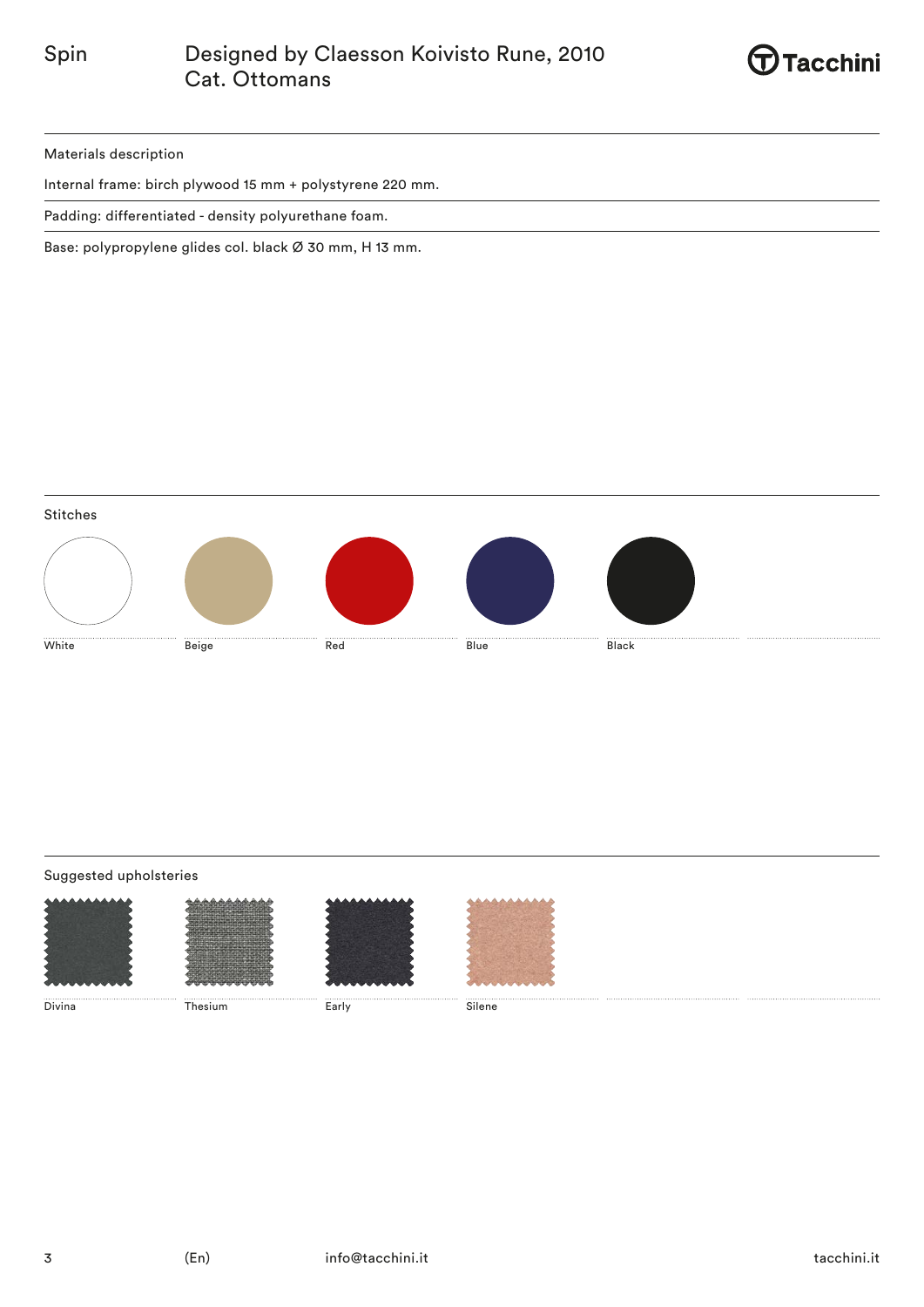

Materials informations



Polyurethane 40%<br>Birch plywood 30% Birch plywood Upholstery 20%<br>Polystyrene 10% Polystyrene

### Recyclability

All Spin elements are 100% recyclable when fully separated. Tacchini undertakes on-going research and development, with efforts made to introduce products which are a perfect combination of function and safety without jeopardizing the final design of the same articles. During production attempts are made to minimize noise and emission levels and to reduce rejects as far as possible. All the single materials which make up the production process, once disassembled, can be reused several times, maintaining a high quality standard.

## Polyurethane

Flexible expanded polyurethane is a solid Wood is a renewable raw material. elastic polymeric material with open cell structure. It is a non-toxic material and above all free from ozone-damaging components. Production and processing of the polyurethane we use meet the objectives of the new policy of ensuring the protection of human health and of the environment. We focus in particular on the choice and use of the types of density of polyurethane suitable for preserving over the years the features of load capacity, elasticity and resilience. For products used in public spaces flame-retardant expanded polyurethane is chosen, tested and certified according to international regulations.

### Wood

All products derived from wood, such as for example plywood, have the advantage of being able to be machined more easily than wood and do not deform. The timber we use – solid or plywood – comes mainly from European and Russian forests and is seasoned to specific values of humidity with tests. Moot of the structures of the products in the collection have a frame in solid pine or ash, or in beech or poplar plywood.

#### Packaging

Spin element is dispatched already assembled. It is protected by tissue paper and cellophane to protect the covering from dust and direct contact with the cardboard. The product is packed in rigid cardboard boxes suitable for world export. Manufacture of the packaging observes the criteria for recovery both as recycling and energy recovery and composting.

Once a product reaches the end of its life cycle it has to be eliminated. To discover more about Tacchini environmental policy please visit: www.tacchini.it